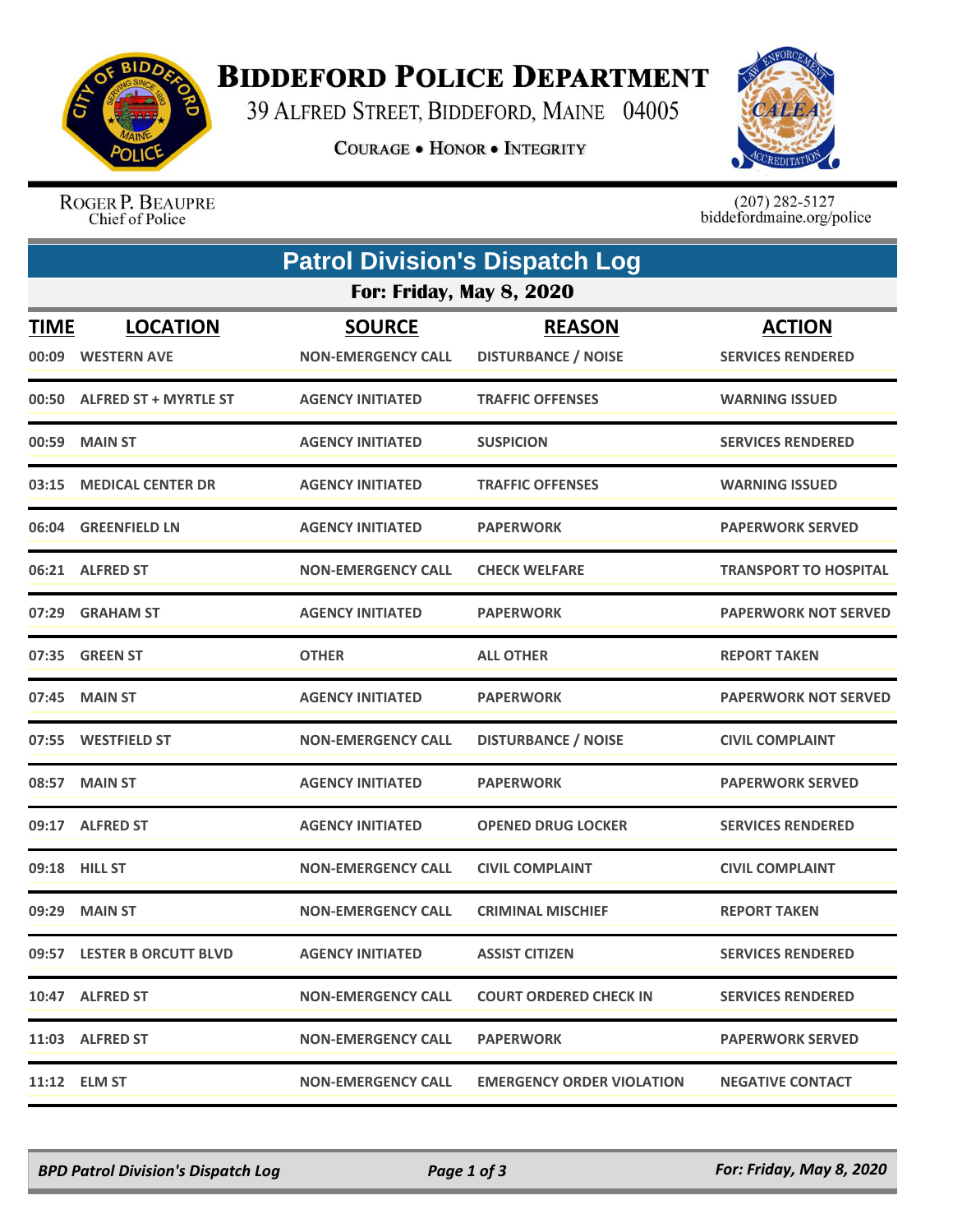| <b>TIME</b> | <b>LOCATION</b>                    | <b>SOURCE</b>             | <b>REASON</b>                    | <b>ACTION</b>             |
|-------------|------------------------------------|---------------------------|----------------------------------|---------------------------|
|             | 11:24 ATLANTIC AVE                 | <b>NON-EMERGENCY CALL</b> | <b>SCAM</b>                      | <b>SERVICES RENDERED</b>  |
|             | 11:30 SACO FALLS WAY               | <b>NON-EMERGENCY CALL</b> | <b>CHECK WELFARE</b>             | <b>SERVICES RENDERED</b>  |
|             | 11:52 ALFRED ST                    | <b>NON-EMERGENCY CALL</b> | <b>WARRANT ARREST</b>            | <b>NO ACTION REQUIRED</b> |
|             | 12:23 WASHINGTON ST                | <b>NON-EMERGENCY CALL</b> | <b>DRINKING IN PUBLIC</b>        | <b>FIELD INTERVIEW</b>    |
|             | 12:31 WILDWOOD LN                  | <b>NON-EMERGENCY CALL</b> | <b>WOODS / WILDLAND FIRE</b>     | <b>SERVICES RENDERED</b>  |
|             | 12:44 ALFRED ST                    | <b>WALK-IN AT STATION</b> | <b>COURT ORDERED CHECK IN</b>    | <b>SERVICES RENDERED</b>  |
|             | 12:51 BIRCH ST                     | <b>NON-EMERGENCY CALL</b> | <b>CRIMINAL MISCHIEF</b>         | <b>REPORT TAKEN</b>       |
|             | 13:36 HUBERT ST                    | <b>E-911 CALL</b>         | 911 MISUSE                       | <b>SERVICES RENDERED</b>  |
|             | 13:40 AMHERST ST                   | <b>WALK-IN AT STATION</b> | <b>MENTAL ILLNESS CASES</b>      | <b>SERVICES RENDERED</b>  |
|             | 14:01 ELM ST + LANDRY ST           | <b>AGENCY INITIATED</b>   | <b>DISABLED VEHICLE</b>          | <b>SERVICES RENDERED</b>  |
|             | 14:01 GRATEFUL WAY                 | <b>NON-EMERGENCY CALL</b> | <b>ANIMAL COMPLAINT</b>          | <b>WARNING ISSUED</b>     |
|             | 14:39 POOL ST                      | <b>WALK-IN AT STATION</b> | <b>ARTICLES LOST/FOUND</b>       | <b>REPORT TAKEN</b>       |
|             | 14:50 FIRST ST                     | <b>NON-EMERGENCY CALL</b> | <b>EMERGENCY ORDER VIOLATION</b> | <b>UNFOUNDED</b>          |
|             | 15:03 OAKWOOD CIR                  | <b>E-911 CALL</b>         | 911 MISUSE                       | <b>NO ACTION REQUIRED</b> |
|             | 15:05 OAK ST                       | <b>NON-EMERGENCY CALL</b> | <b>HARASSMENT</b>                | <b>SERVICES RENDERED</b>  |
|             | 15:11 ALFRED ST                    | <b>WALK-IN AT STATION</b> | <b>PAPERWORK</b>                 | <b>SERVICES RENDERED</b>  |
|             | 15:14 ALFRED ST                    | <b>WALK-IN AT STATION</b> | <b>PAPERWORK</b>                 | <b>SERVICES RENDERED</b>  |
|             | <b>15:52 HILL ST</b>               | <b>AGENCY INITIATED</b>   | <b>PAPERWORK</b>                 | <b>PAPERWORK SERVED</b>   |
|             | 17:20 HIGH ST                      | E-911 CALL                | 911 MISUSE                       | <b>NO ACTION REQUIRED</b> |
|             | 17:43 BEACH AVE                    | <b>NON-EMERGENCY CALL</b> | <b>ANIMAL COMPLAINT</b>          | <b>SERVICES RENDERED</b>  |
|             | 18:34 FIRST ST                     | <b>NON-EMERGENCY CALL</b> | <b>EMERGENCY ORDER VIOLATION</b> | <b>UNFOUNDED</b>          |
|             | <b>19:05 GREEN ST</b>              | E-911 CALL                | 911 MISUSE                       | <b>NEGATIVE CONTACT</b>   |
|             | 19:58 ALFRED ST                    | <b>NON-EMERGENCY CALL</b> | <b>PUBLIC ASSIST</b>             | <b>SERVICES RENDERED</b>  |
|             | <b>20:25 PIKE ST</b>               | E-911 CALL                | <b>CRIMINAL MISCHIEF</b>         | <b>WARNING ISSUED</b>     |
|             | <b>20:34 EAST CRESCENT COVE LN</b> | <b>NON-EMERGENCY CALL</b> | <b>SUSPICION</b>                 | <b>SERVICES RENDERED</b>  |

*BPD Patrol Division's Dispatch Log Page 2 of 3 For: Friday, May 8, 2020*